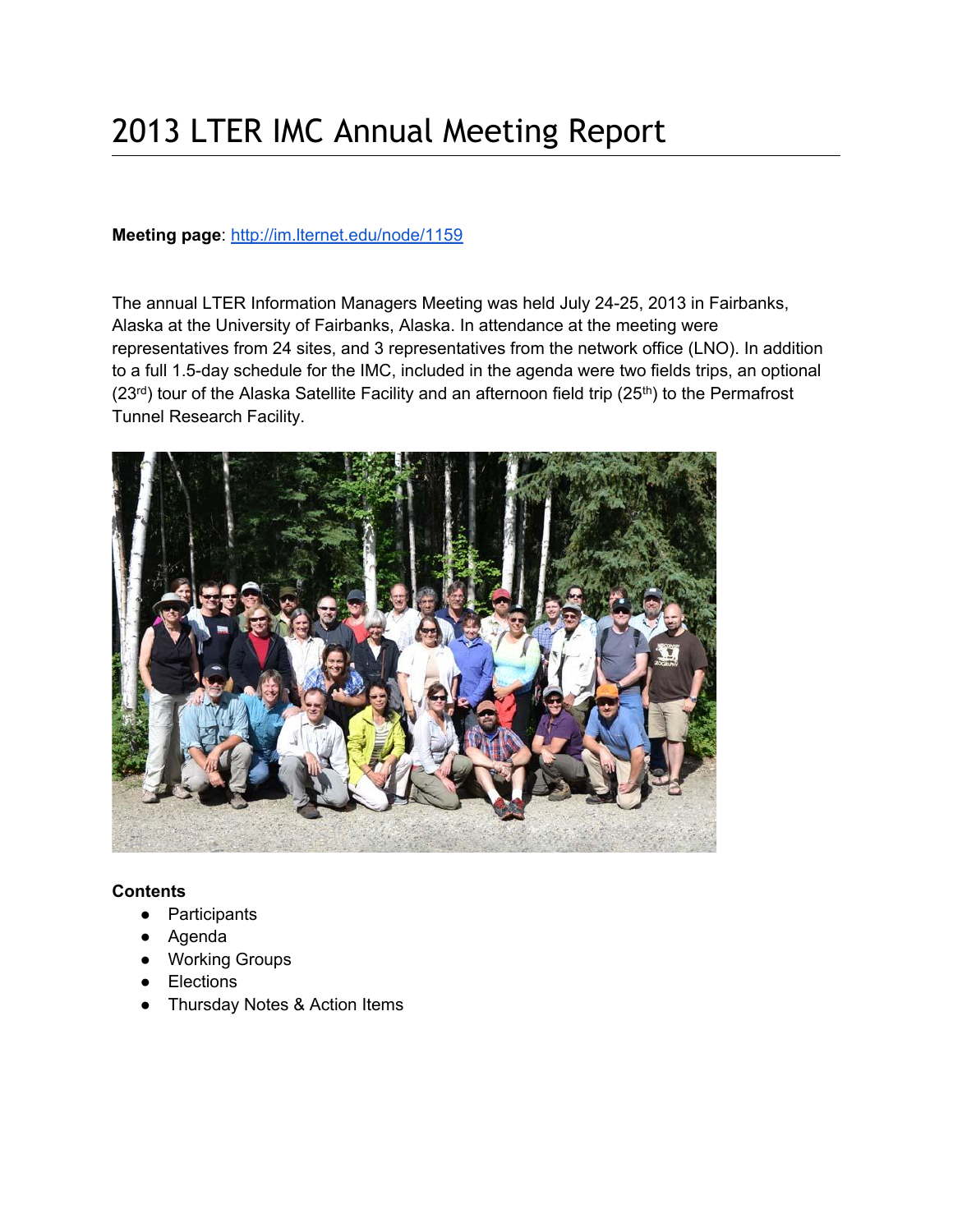# **Participants**

Dan Bahauddin (**CDR**), Susan Barrott (**CDR**), Sven Bohm (**KBS**), Emery Boose (**HFR**), James Brunt (**LNO**), John Chamblee (**CWT**), James Conners (**PAL**), Jason Downing (**BNZ**), M. Gastil-Buhl (**MCR**), Scott Gordon (**CCE**), Corinna Gries (**NTL**), Don Henshaw (**AND**), Hope Humphries (**NWT**), Nicole Kaplan (**SGS**), Jim Laundre (ARC), Mary Martin (**HBR**), Eda C. Meléndez-Colom (**LUQ**), Margaret O'Brien (**SBC**), John Porter (**VCR**), Linda Powell (**FCE**), Ken Ramsey (**JRN**), Ryan Raub (**CAP**), Suzanne Remillard (**AND**), Dave Richardson (**VCR**), Inigo San Gil (**MCM**), Mark Servilla (**LNO**), Wade Sheldon (**GCE**), Aaron Stephenson (**NTL**), Philip Tarrant (**CAP**), Theresa Valentine (**AND**), John Vande Castle (**LNO**), Kristin Vanderbilt (**SEV**), Jonathan Walsh (**BES**), Yang Xia (**LNO**)

#### Agenda

#### **Tuesday, July 23** (travel day)

- All Day: Arrivals
- Optional Self-organized Working Group Meetings

*Location: MURIE RM 103* : Controlled Vocabulary (J. Porter) : Dataset Design (M. O'Brien) : NSF ABI (C. Gries)

- **1630**: Alaska Satellite Facility Tour (optional)
- **1930**: Mixer/Dinner @ Silver Gulch Brewery in Fox, Alaska

**Wednesday, July 24** (IARC, Room 401)

- **0730**: Breakfast (provided)
- **0800**: Agenda review, welcome, additional nominations for leadership roles
- **0900**: Plenary talks (up to 15min each)
	- DEIMS (K. Vanderbilt)
	- Metabase / Matlab (W. Sheldon, J. Porter)
	- Sensor and Sensor Data Management Best Practices (D. Henshaw)
- **1000**: Break
	- Controlled Vocabulary (J. Porter)
	- PASTA / DataONE latest news (M. Servilla)
- **1100**: Metrics reports presentation/discussion of mock-ups (P. Tarrant)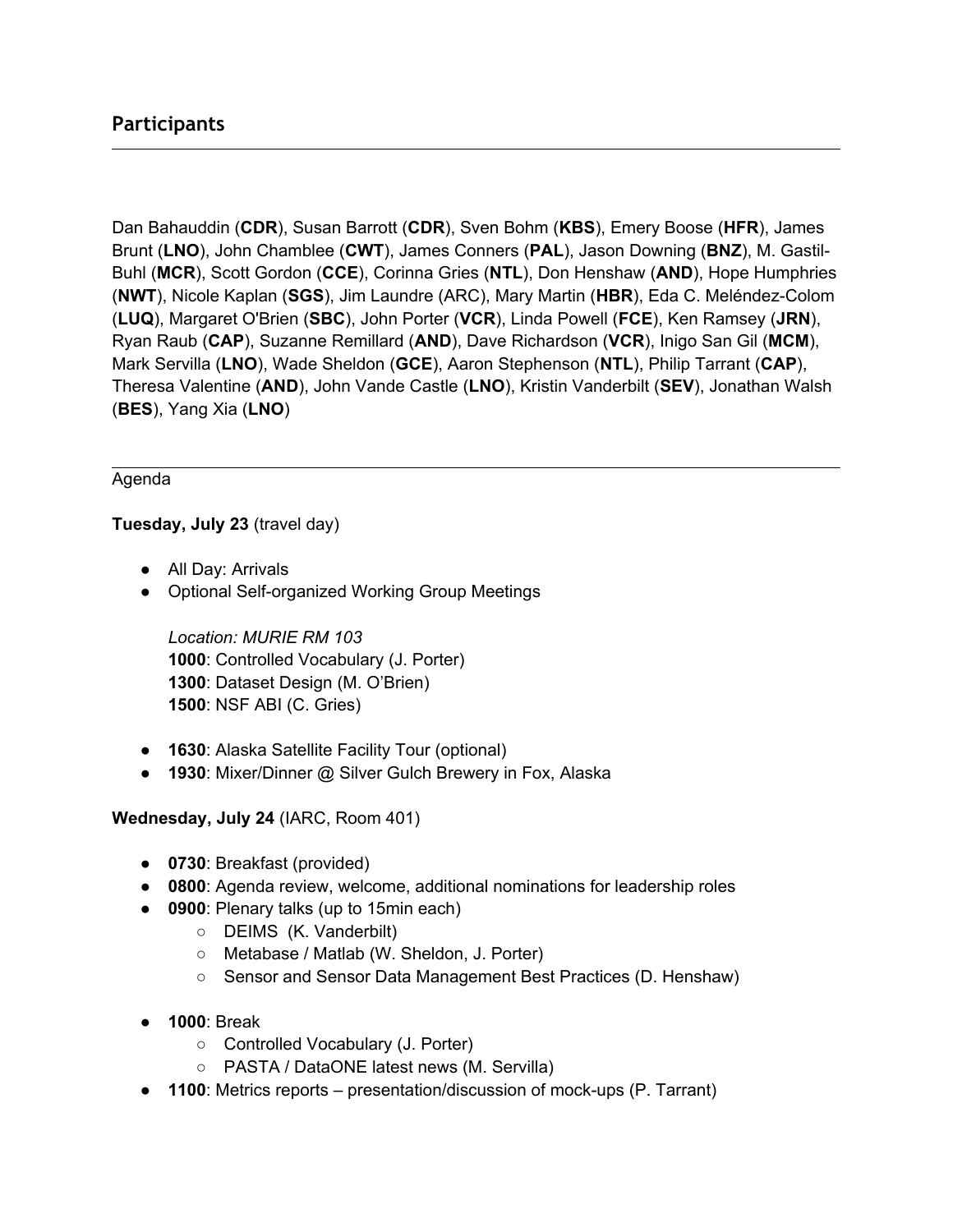- **1200**: Lunch
- **1300**: Breakouts to discuss/outline anticipated issues related to network data cataloging. All groups will consider several major topics. (Moderators: J. Porter, P. Tarrant, D. Bahauddin, M. O'Brien)
	- Communications and planning ahead, potential benefits
	- Data catalog portal(s)
	- Best practices for PASTA and/or data package design
- **1600**: Breakouts report back
- **1700**: IMC adjourns
- **1730**: Distill material from breakout discussions (IMExec & volunteers)
- **DINNER** (on your own)
- **2000**: Poster and demo sessions

**Thursday, July 25** (IARC, Room 401)

- **0730**: Breakfast (provided)
- **0800**: Business meeting
	- Elections: Co-chair (1), NISAC (1), IMEXEC (1), EB-rep (1)
	- 2014 Meeting (C. Gries)
	- Preparations for NSF discussion
- **0900**: Discussion with Saran Twombly (NSF)
- **1000**: Report back from IMExec: Action items from Wednesday's discussions
- **1030**: Break
- **1100**: Workshops with no report-out, as requested by IMC *Self-organized Working Groups*
	- Working Group A: GeoNIS (T. Valentine)
	- Working Group B: Sensor Management Best Practices (D. Henshaw)
	- Working Group C: Metabase (M. O'Brien)
	- Working Group D: DEIMS (I. San Gil)
- **1230**: Lunch and continue working groups
- **0230**: Field trip to permafrost tunnel
- **0600**: Dinner (on your own)
- **Evening**: Free for self-organized working group meetings

**Friday, July 26** (optional half-day, MURIE Room 103)

- 0800: IM System Guidelines (K. Vanderbilt)
- 1000: Workflows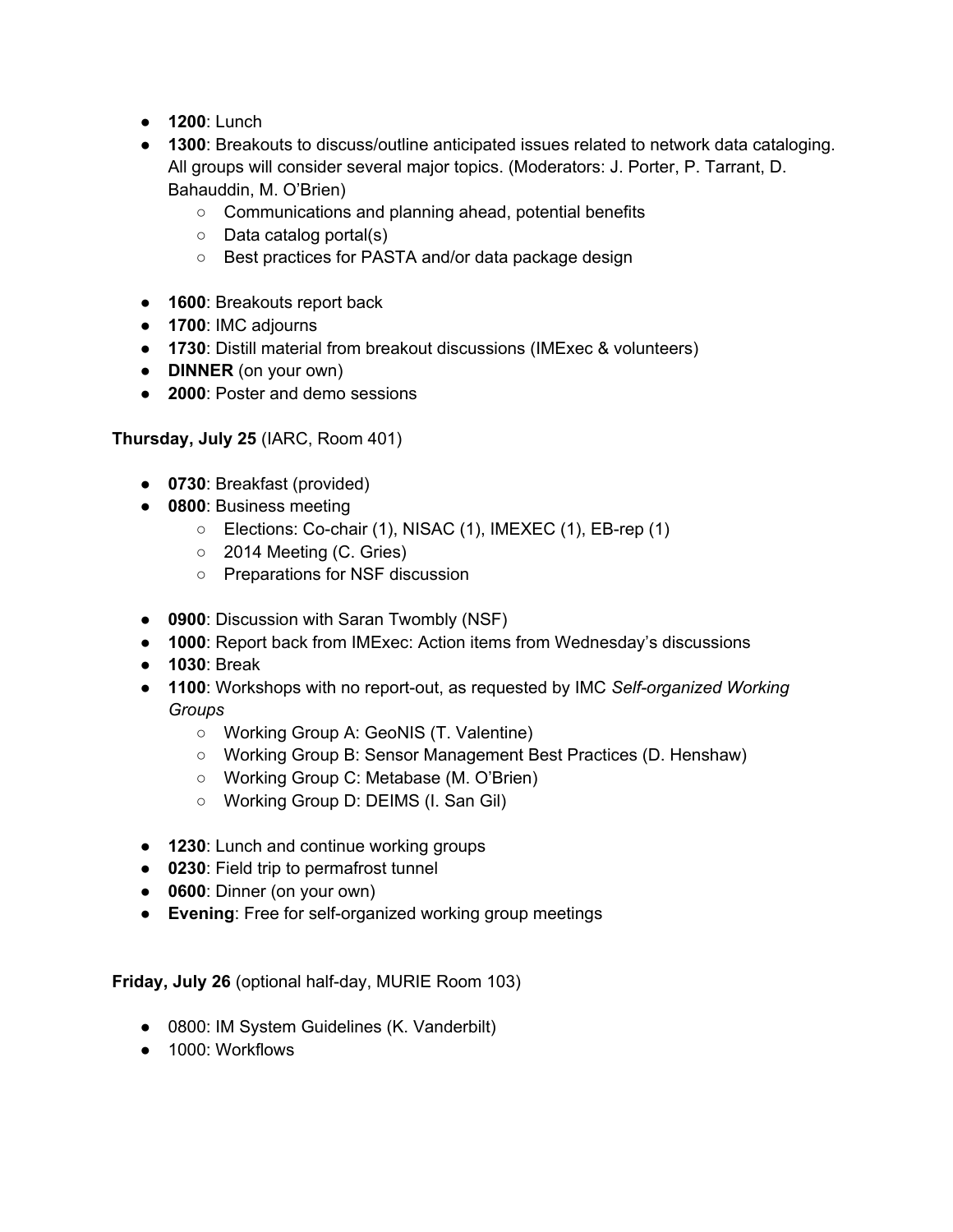# **Working Group Results**

**Controlled vocabulary (Organizer: J. Porter)**

Determined next steps for the controlled vocabulary and expanding uses for the existing controlled vocabulary. The working group will also provide a forum for sites interested in better incorporating the Controlled Vocabulary with their site information systems.

**LTER guidelines for Site IM Systems (Organizer: K. Vanderbilt)** Started process of re-framing the old 'review criteria' to be guidelines we set for ourselves.

**EML inter working group BP - initial organization**

**Data set design (Organizer: M. O'Brien)**

Membership: Margaret O'Brien (chair), Theresa Valentine, Jonathan Walsh, Dan Bahauddin, Linda Powell, Eda Melendez-Colom

This group started at the IMC meeting in Fairbanks, and has met twice since then over VTC. The group began by examining data package design patterns at their own sites, and outlining how each might be accommodated in PASTA as it is currently evolving. Our discussions has highlighted practices at sites that may be difficult to reconcile, and so we have constructed a spreadsheet of sample data types which may pose problems with the PASTA system (as the back-end of the Network catalog). This group intends to be able to make technical recommendations for data set design. We anticipate though, that there are still some areas where policies are unclear, and we will not be able to propose a data package design solution until we have a clear policy and fully understand the PASTA implementation.

**GeoNIS (Organizer: T. Valentine)**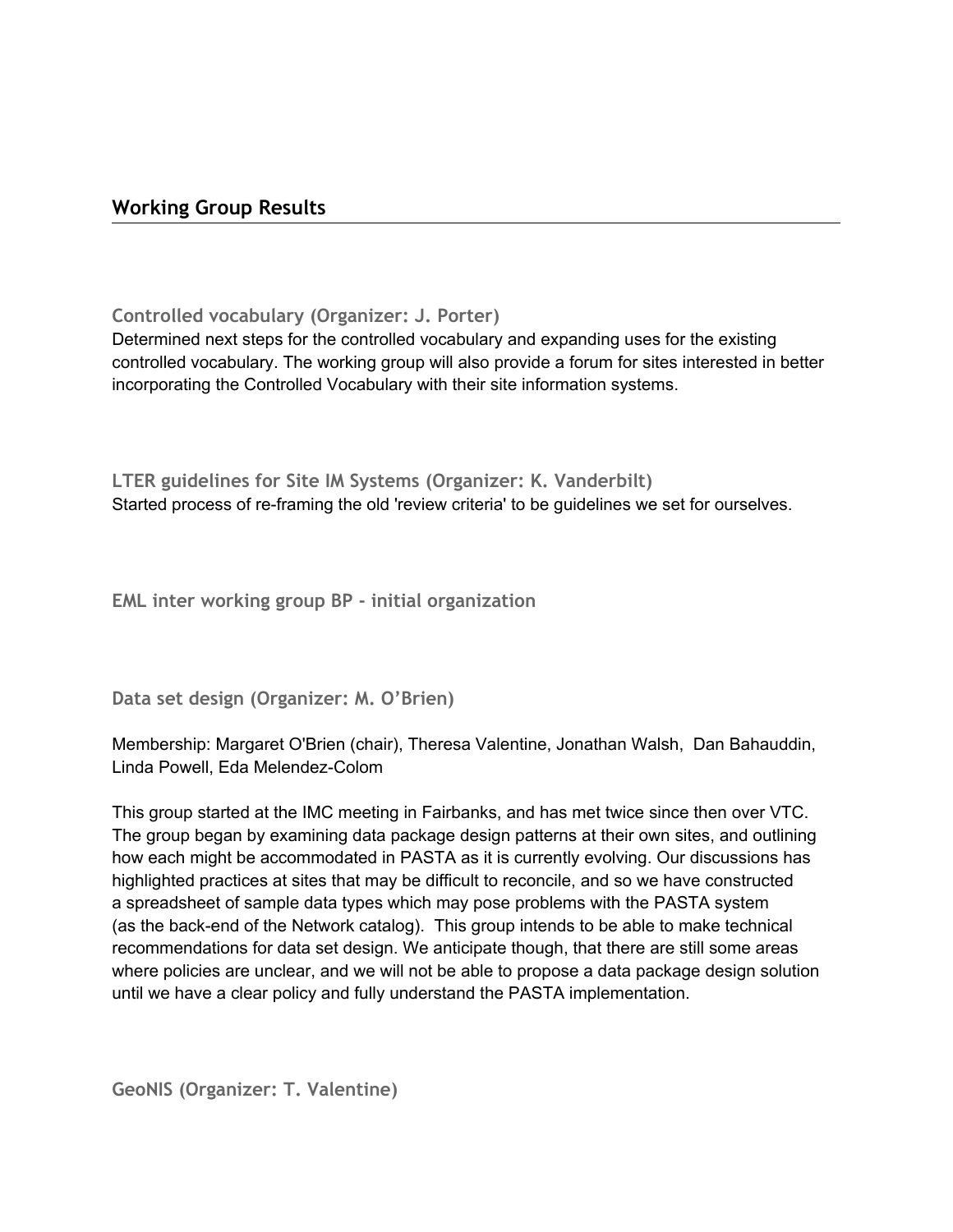### *Notes from GeoNIS Working Group meeting, July 25th , 2013*

**Present**: Theresa Valentine, Dave Richardson, Mark Servilla, James Brunt, John Van de Castle, Linda Powell, Jonathan Walsh, Jamie Hollingsworth, Ryan Raub, Hope Humphries, Jack Peterson (VTC), Dave Richardson Might have been others as well..

**Summary**: The GeoNIS project [\(http://geonis.lternet.edu/](http://geonis.lternet.edu/)) interface will provide links to the Rest webservices for LTER sites. Information about the PASTA data packages are included. The programming was supported by ARRA funds from the Network Office. Currently there are two modes of operation, testing and production. The production mode has not been activated to automatically check for PASTA datasets with spatialraster and spatialvector tags in the EML.

The goal would be to create a geoprocessing service that PASTA would be able to use to initiate the test mode when someone wants to check and see if their data will make it through PASTA and the GeoNIS workflows. We would need additional funds for programming this. (approx. \$4000).

The GeoNIS team needs to move the service to production, and that should happen this fall/ winter.

#### **Here are detailed notes of the discussion at the meeting:**

Theresa Valentine gave a detailed demo of the GeoNIS workflow for checking the contents of EML with spatial raster or spatial vector tags, and providing web mapping services for each site's spatial data.

- The workflow finds EML docs with spatial raster or vector tags, unzips them and brings them into an SDE database on the server. Quality checks are done. From the SDE DB, the data are loaded into an mxd, and get refreshed as a web service. The submitter of the data is sent a link to a report if there is an error that stops the workflow.
- The programmers are working on displaying titles along with entity names for clarity.
- A data package can fail at various places along the set of steps.
- Tabs in the GeoNIS spatial data report: View Map, Map Service, Image Service.
	- There are different web mapping services for vector and raster data.
		- Can display in Arc, Google Earth, etc.
		- Can save, share, drop into a website.
- If a spatial data package is now in PASTA, need to do a new version to correct any possible errors detected by the GeoNIS workflow.

Mark Servilla asked whether this could be integrated with PASTA. Do quality checks as are currently done for tabular data. Bring EML in, download data, and make a call to the GeoNIS system.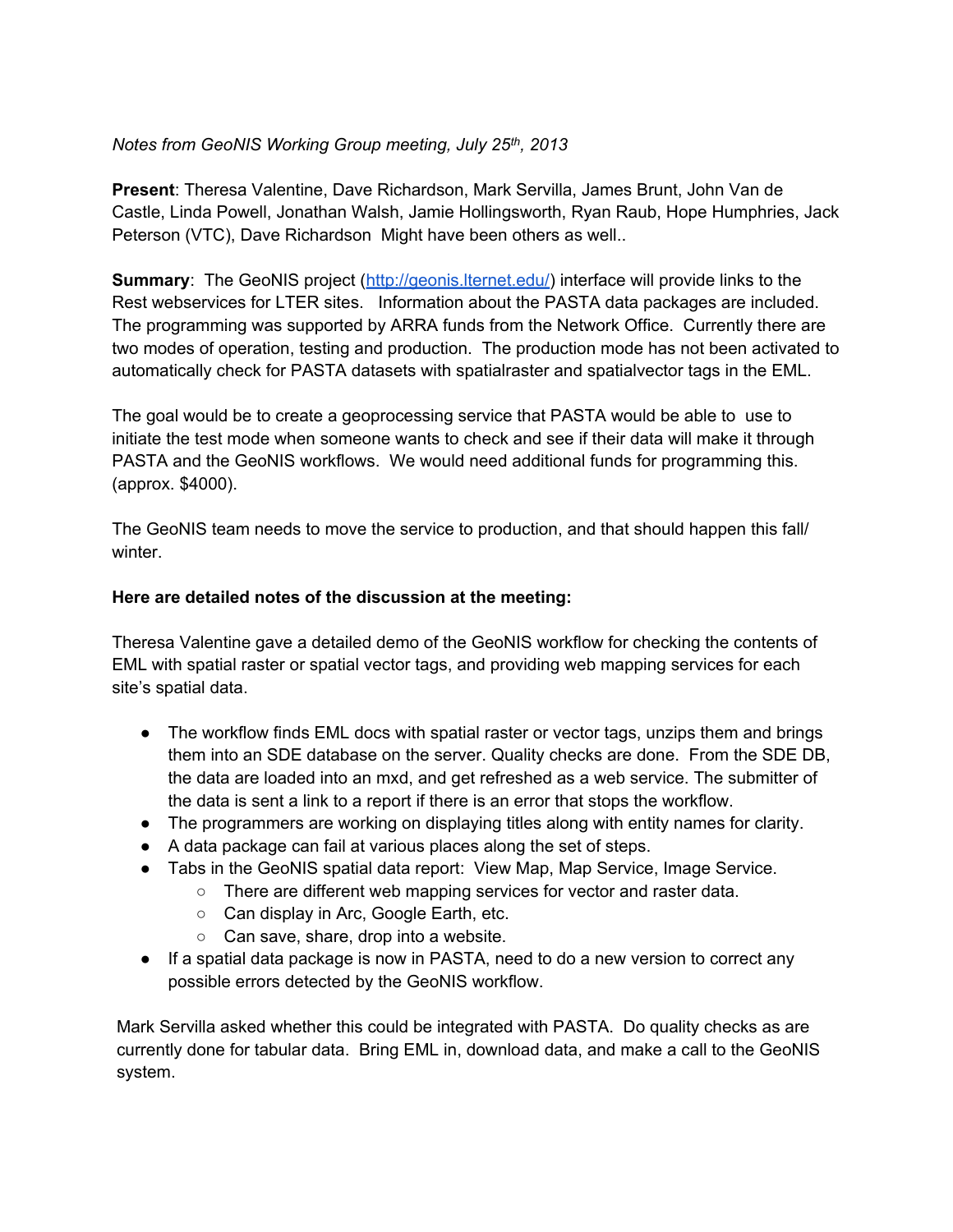Theresa: need to trigger the workflow from PASTA to make this happen. The constraint is that the programmers are only available until the end of August. GeoNIS now scans every package for packet IDs it hasn't seen before.

**Mark**: Use event notification in PASTA to notify GeoNIS when a new package comes in.

**Jack** Peterson and Mark could get together to make this happen.

**Jack**: What kinds of errors would stop the data from going into PASTA? Put something on the front end of PASTA?

**Mark**: Could convert to RESTful web service.

#### **Theresa**:

- Further work to do on querying the image service.
- Esri has an open source product, Geoportal Server, which has a configuration set up for EML - can submit EML docs to Geoportal. Can discover and access resources registered with the geoportal, make your own map, drag and drop into ArcGIS, do searches, access web services. We could customize this to something we could use.
- GeoNIS is only retaining the most recent version of the data in the web services. They will always have the most updated data (might have to clear you cache first).
- The toolboxes are done through Python and web service presentation is Javascript. The web services run on ArcServer (Esri is going with Python and Javascript).

**Dave Richardson**: How serious are the data problems that break the workflow?

**Theresa**: Places in the workflow where things break: unzipping to SDE and loading to mxd. Need to decide which checks the data have to pass.

**Jack**: Some things that break the scripts are script problems and some are data problems. Can add flexibility to the scripts to deal with certain kinds of errors - "edge cases". Everyone is encouraged to put their spatial data into the staging area as soon as possible to help debugging/error-finding process.

**Theresa**: Also, this helps people clean up their data, e.g., attribute names that get truncated, spaces in names, etc.

**Jack**: Send along requests for particular features anyone would like to see in the reports.

Landsat data update:

- LNO has the metadata for the original archive.
- GeoNIS won't bring these data in; have links through some kind of image portal?
- There are data sets for each site total is in the thousands.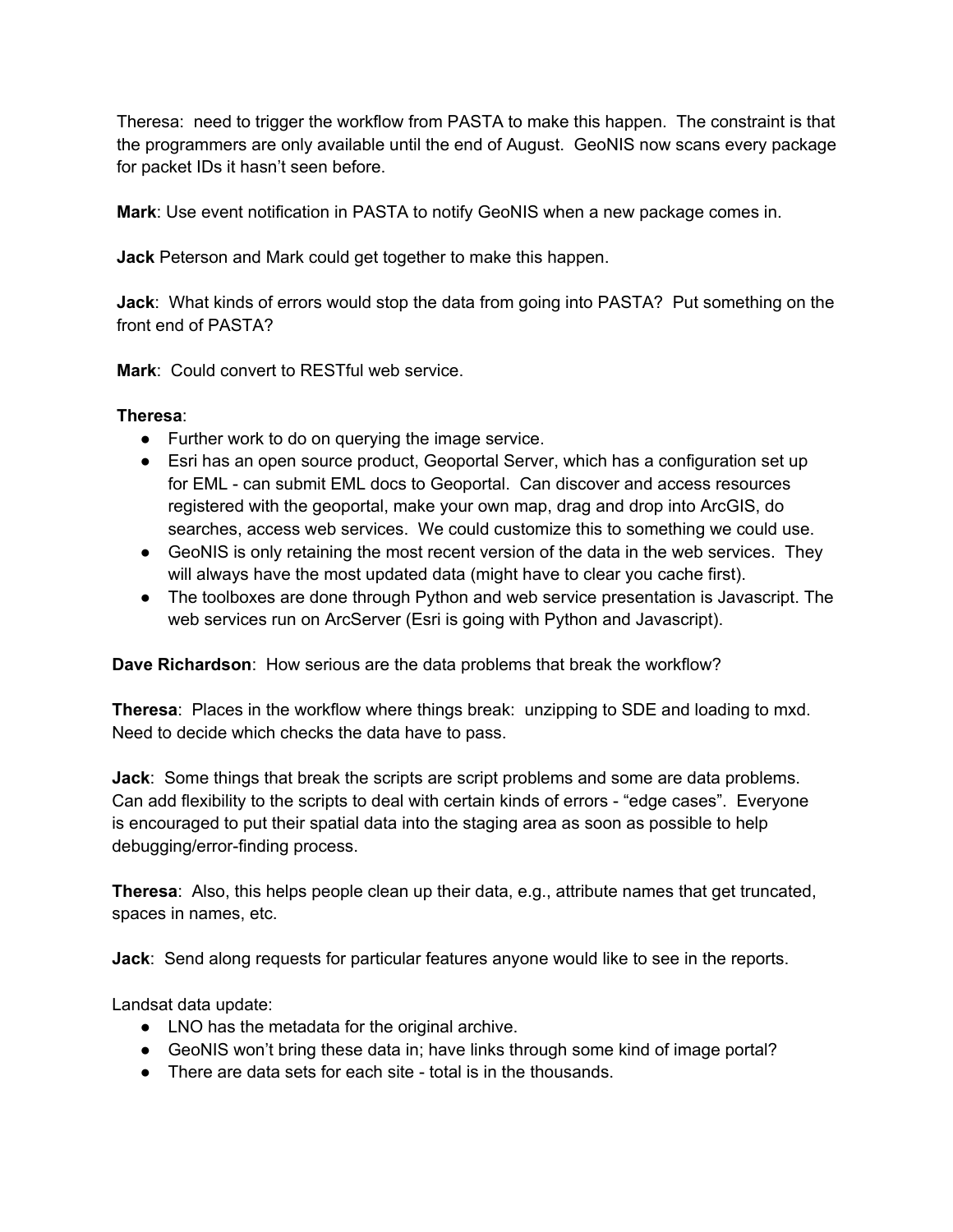• Andrews is doing atmospheric correction of the raw data - processing is almost complete and then will be submitted to PASTA.

**Mark**: Have previews of spatial data portal page. Need to know what the link is going to be at the entity level.

**Theresa**: Note: figure out how to tie web service preview image back into the metadata in PASTA portal.

Problem with having the same file name in the same scope, e.g., two files called 'roads'. May have a data set with good spatial data that fails the checks only because of name duplication, but could still be loaded into PASTA.

# **Metabase users group (Organizer: M. O'Brien)**

Membership: Margaret O'Brien (chair), M. Gastil-Buhl, Mary Martin, Wade Sheldon, John Chamblee

This group met at the IMC annual meeting. The SBC and MCR groups reported on progress populating the model and on export code written by a programmer hired with supplement funds. CWT had already successfully adopted the model (as originally configured by GCE). Suzanne Remillard expressed an interest in the model since the Andrews Forest is anticipating migrating away from their current software which will soon be unsupported. Since the meeting, SBC and MCR have completed their population of the model and the EML-export system, and additionally, the proof-of-concept code for maintenance via web services. SBC and MCR have since sent their adapted model to Mary Martin at HBR, and the model has been installed there and it's population initiated.

**DEIMS (Organizer: I. San Gil)**

Current status of DEIMS project

- Automated PASTA submission.
- Automated DOI retrieval.
- Automated version management.
- Cool metadata forms that make use of all tricks:
	- 1. suggest LTER units (on autocomplete)
	- 2. pre-populate attribute information
	- 3. Preview the data on overlay (modal pop-up) to facilitate filling forms
- Faceted search for metadata -- don't settle for the initial, bloated, result set (if any)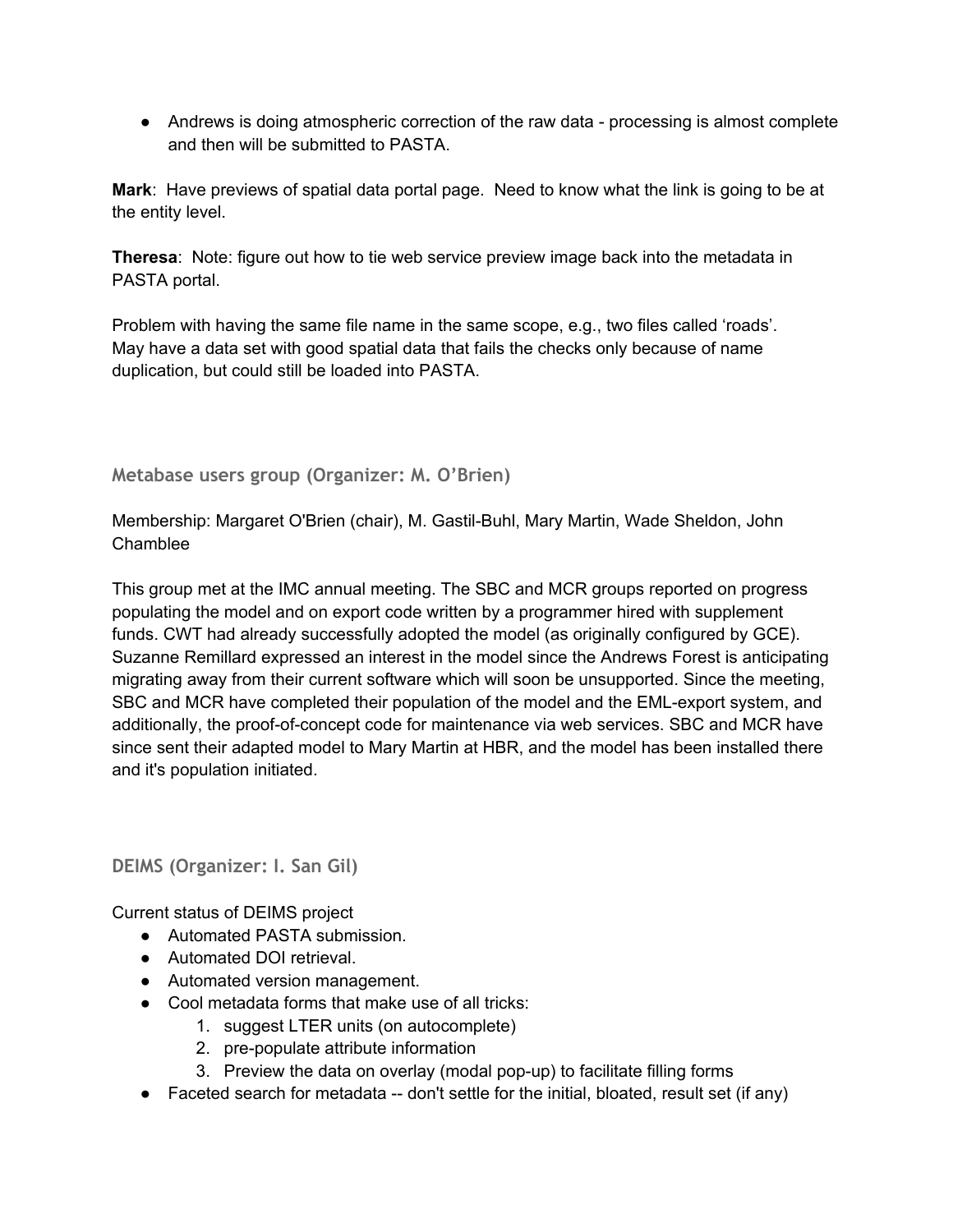- New \*data\* queries!
- Filter data dynamically before downloading the CSV:
	- 1. dynamically create filters for data based on the columns : date ranges, numeric, code-sets!
	- 2. ability to subset your data for download, not just the whole set!
- Attention to the User Interface: Adaptive technology
- Even the slideshow is adaptive: Iphone, tablets, large screens we adapt harmoniously
- Solr !
- $\bullet$  yes, we do EML..

**NSF ABI funding to support PASTA readiness for long term community data sets (Organizer: C. Gries)**

We (NTL, SEV, NCEAS) recently received NSF funding to develop a long-term community change analysis toolkit. A large part of the funding is dedicated to help sites get their long term community data sets PASTA ready. I.e. we have a person at NTL who can help with data cleaning, EML generation and uploading into PASTA. The questions are: who is interested in collaborating; how should we best go about this, i.e. what approach would help most. It would be great to get some feedback.

**Sensor management Best Practices (D. Henshaw)**

# **Workflows**

For those who missed the Workflows Workshop, to learn how to write a workflow, subscribe to an event, re-submit the workflow product, or perhaps just where to begin or find resources. Overlaps with EML Best Practice in how to cite provenance and cite workflow software in the product dataset's EML. Possibly begin planning of next Workflow Workshop?

# **Distributed File Systems (R. Raub)**

I'm willing to lead a discussion of experiences and/or learning about Distributed File Systems and how they can be used to help manage data (both large and small). There are a number of different vendors/systems and approaches. You can leverage these systems to automate a lot of different management tasks (like backups, versioning, scaling, allocations, redundancy, integrity checks, etc)

# **Business Meeting**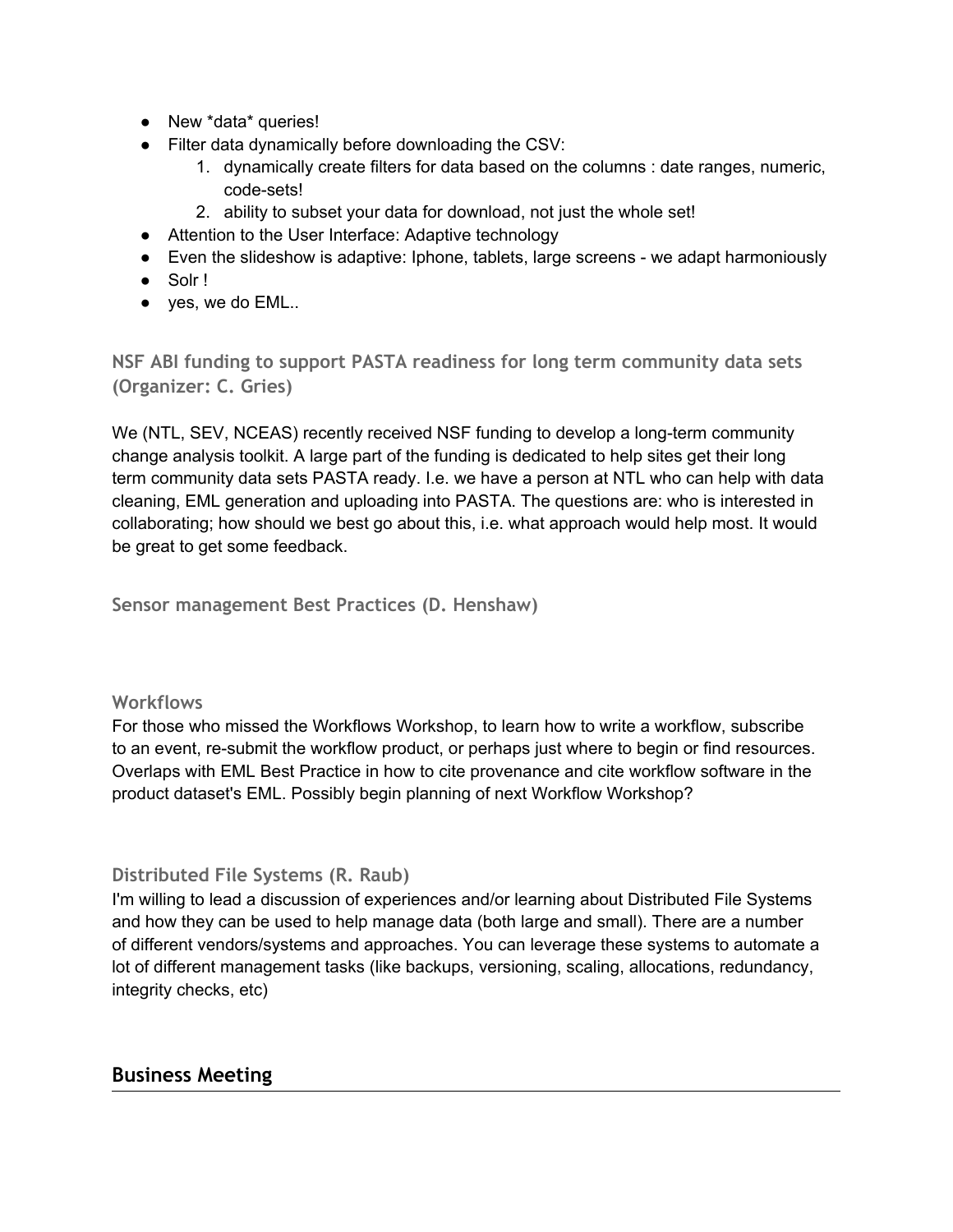#### **Elections**

At the 2013 IMC Annual Meeting, the following positions were available: 1 IMC Co-Chair, 1 EB Representative, 1 NISAC and 2 IMExec. Below are the statements by the nominated candidates and the election results.

#### Candidate Statements

#### Position**: IMC Co-Chair**

#### *Philip Tarrant*

I am pleased to accept the nomination to serve as co-chair for the IMC. I have been part of the LTER IM community since joining CAP LTER in January 2010, and I currently serve on the IM Exec (since 2012).

In my view the early introduction of PASTA, combined with changing expectations from NSF, means that the Information Managers are having to accommodate significant changes in the way in which we serve our colleagues and the wider ecological community. I think my scientific training and my background in industry, in particular my experience of running large business improvement projects, gives me a perspective that will be valuable to the IM community during this challenging period. If elected, I believe I can contribute ideas and strategies that will help our community adapt to the future information management needs of the LTER network.

#### Position**: EB Representative**

#### *Margaret O'Brien*

Emery Boose has done an exemplary job as the IMC's representative on the Network Executive Board, and rotates out of that role in May 2014. Corinna Gries served as the first information manager in that position, between 2008 and 2011. I am honored to be considered as the next representative. The Executive Board rep attends all EB calls and meetings and summarizes their discussions, highlighting those that that are particularly important to the IMC. S/he also communicates our mission to the EB and NSF at the appropriate level. The position demands a broad, experienced point of view, combined with an understanding of site's individual concerns and needs. It has been a privilege to work with our community recently as IMC co-chair and on IMExec, and the experience has allowed me to cultivate relationships with Network leadership. Working with individual sites as they prepare data for PASTA and studying the diversity of their data products and systems has provided me with Network-wide knowledge of information management practices and needs. Together, these experiences provide an appropriate perspective for this position.

#### *Wade Sheldon*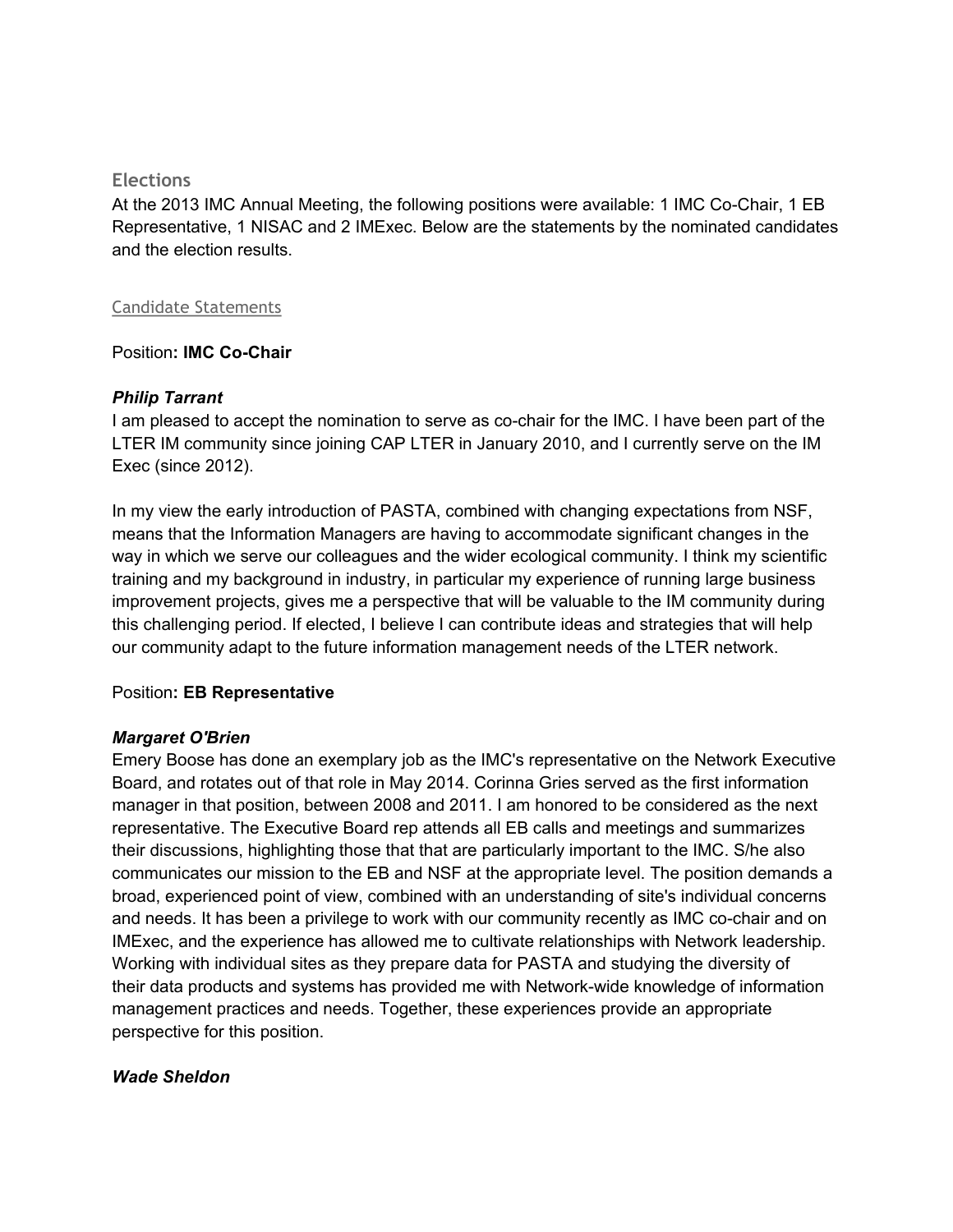I am honored to be nominated for the important role of Executive Board Representative for the IM Committee. Although Emery Boose will be a hard act to follow, I believe I would bring both experience and vision to this position. I have been a very active member of the LTER community since GCE joined the network in 2000, participating in and leading numerous IMC working groups, including EML Best Practices, ProjectDB and Web Services. I have also served on IM-Exec and notably co-chaired NISAC for four years, leading this committee through several critical tasks including CI implementation planning following release of the LTER Network Decadal Plan (ISSE) and review of LNO's ARRA Operational Plan. More recently, I participated in a special network-wide visioning committee on a future LTER network office, where I was tasked with summarizing the network-level IM recommendations in the report for NSF.

This is a tumultuous time in LTER, as we face increasing scrutiny over data availability, engage with new technology (e.g. PASTA and DataONE) and look towards an uncertain future as NSF prepares to re-compete the network office. I think my experience, combined with the strong rapport I have developed with LTER leaders and site PIs over the past 13 years, will allow me to be an effective liaison as well as a strong advocate to ensure that the IMC perspective is represented in EB discussions.

#### Position**: NISAC Representative**

#### *Mary Martin*

It is an honor to have been nominated for a NISAC position. I am a relatively new LTER Information Manager, having joined Hubbard Brook (HBR) in 2012. My home institution is the University of New Hampshire, where I am also involved in research and education outreach grants (NSF/USDA/NASA). Prior to joining HBR, my LTER involvement has been through a number of research projects at the Harvard Forest (HFR; 1988- 2010).

I have made an effort in this first year to understand the full scope of the NIS - to ensure that our site makes the best use of available resources and that we develop the capacity to contribute required data and information to the NIS. This has been a challenging and exciting process, and interactions with the LTER-IM community through workshops/meetings/mentoring have been invaluable. My interest in serving on the NISAC stems from a desire to learn more about the NIS, increase my level of involvement with the broader LTER community, and to offer a perspective based on two decades of research, outreach, and information management. Thank you for your consideration.

#### Position**: IM Exec Representative**

# *Dan Bahauddin*

I am happy to be nominated to return to the IM Exec Committee for a second term. This is an especially challenging time for LTER information management. As we integrate new protocols and procedures into our site practices, each of us faces shared and unique challenges. During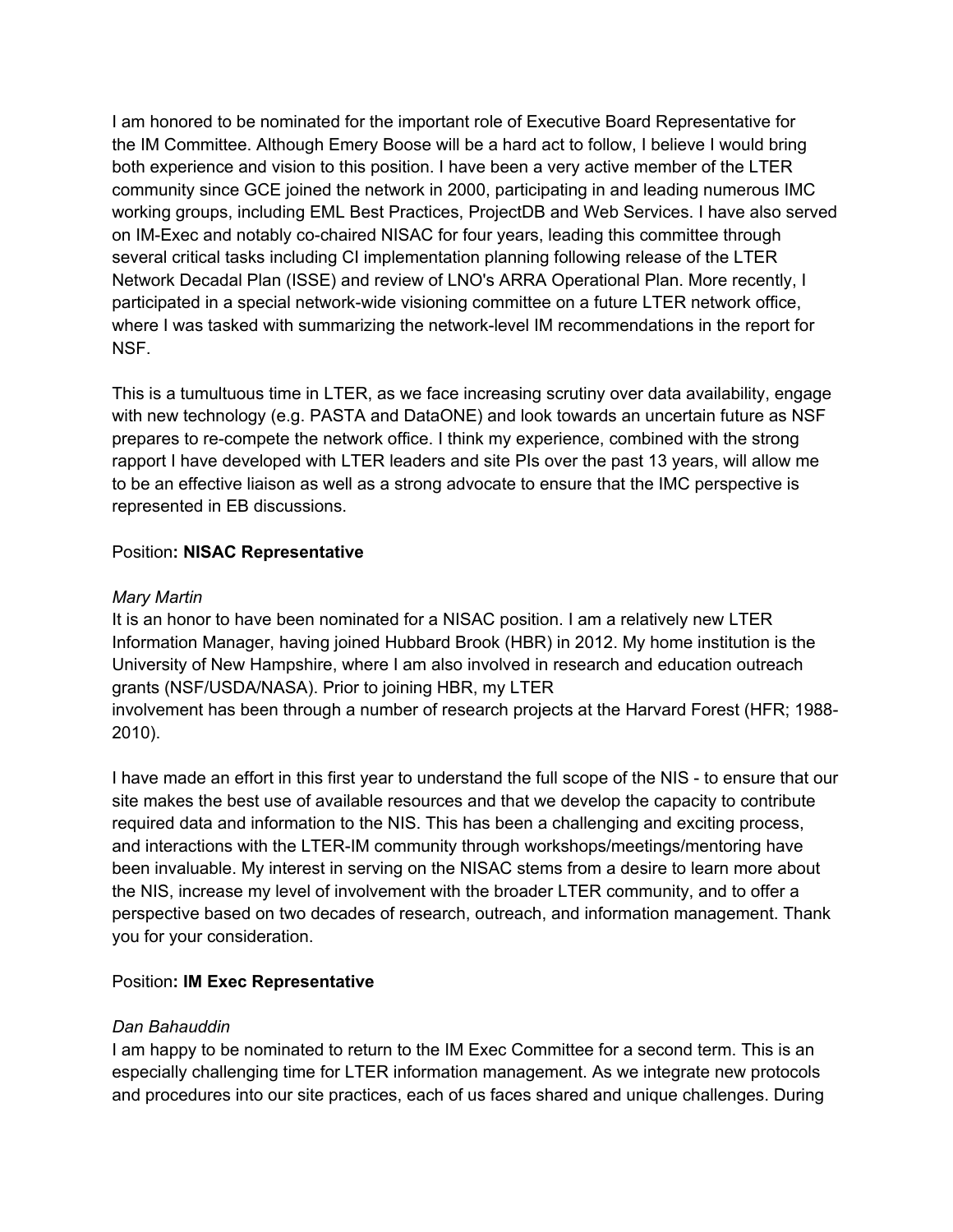my time as representative on IM Exec, I have worked to understand the wide variety of needs and perspectives across the network. Since beginning my position at Cedar Creek in 2007, I have served on a number of committees, working groups, and Tiger Teams. In addition to my role on IM Exec, I currently work with the EML Best Practices and the Congruency Checker groups. I believe my experiences make me a strong candidate for representing and serving the LTER IM community.

#### *James Conners*

I am pleased to accept my nomination for serving on IM-Exec. I welcome the potential opportunity to serve the community with the experience I have gained through various activities and contributions. My involvements in the IM community include annual IM meetings since 2008 and participation in various working groups such as the Unit Registry, Web Services and IM Website Redesign. I've also been a member of two NIS Tiger Teams and was an ASM panel member for the "Synthesis through Data Discovery and Use: Past, Present and Future" workshop in 2009. I have served twice as editor for the Databits newsletter. I would be pleased to serve the LTER IM community if elected.

#### Results

**IMC Co-Chair** (Philip Tarrant) **EB Representative** (Margaret O'Brien) **EB Representative** (Wade Sheldon) **NISAC Representative** (Mary Martin) **IM Exec Representatives** (Dan Bahauddin, James Conners)

# **2014 Annual Meeting**

We had an extended discussion of the 2014 Annual Meeting that focused both where and what to do with the 2014 meeting and on what to do about our general meeting format overall during years in which we did not have a meeting that ran concurrently with the All Scientists Meeting (ASM). It has become clear that the LTER IMC and DataOne cannot continue to supporting the Environmental Information Manager's Conference (EIMC) without a large amount of additional support and infrastructure. As noted in the 2012 meeting at the ASM, such efforts would likely involve the founding of another organization and recruitment of a broad base of membership. Based on the activity from the last 12 months, this does not seem like a viable option.

Instead, Corinna Gries presented the group with a proposal whereby the LTER IMC holds their Annual Meeting concurrently with either the summer or winter meeting of the Earth Science Information Partners Federation (ESIP). Corinna's presentation emphasized the need for the IMC to interact with other Ecological IM professionals and to demonstrate the contributions we make and generally expand our horizons. In this presentation, we were also given a picture of a very flexible meeting format -- flexible enough in fact to allow us to embed the IMC within the ESIP meeting -- including a closed business meeting.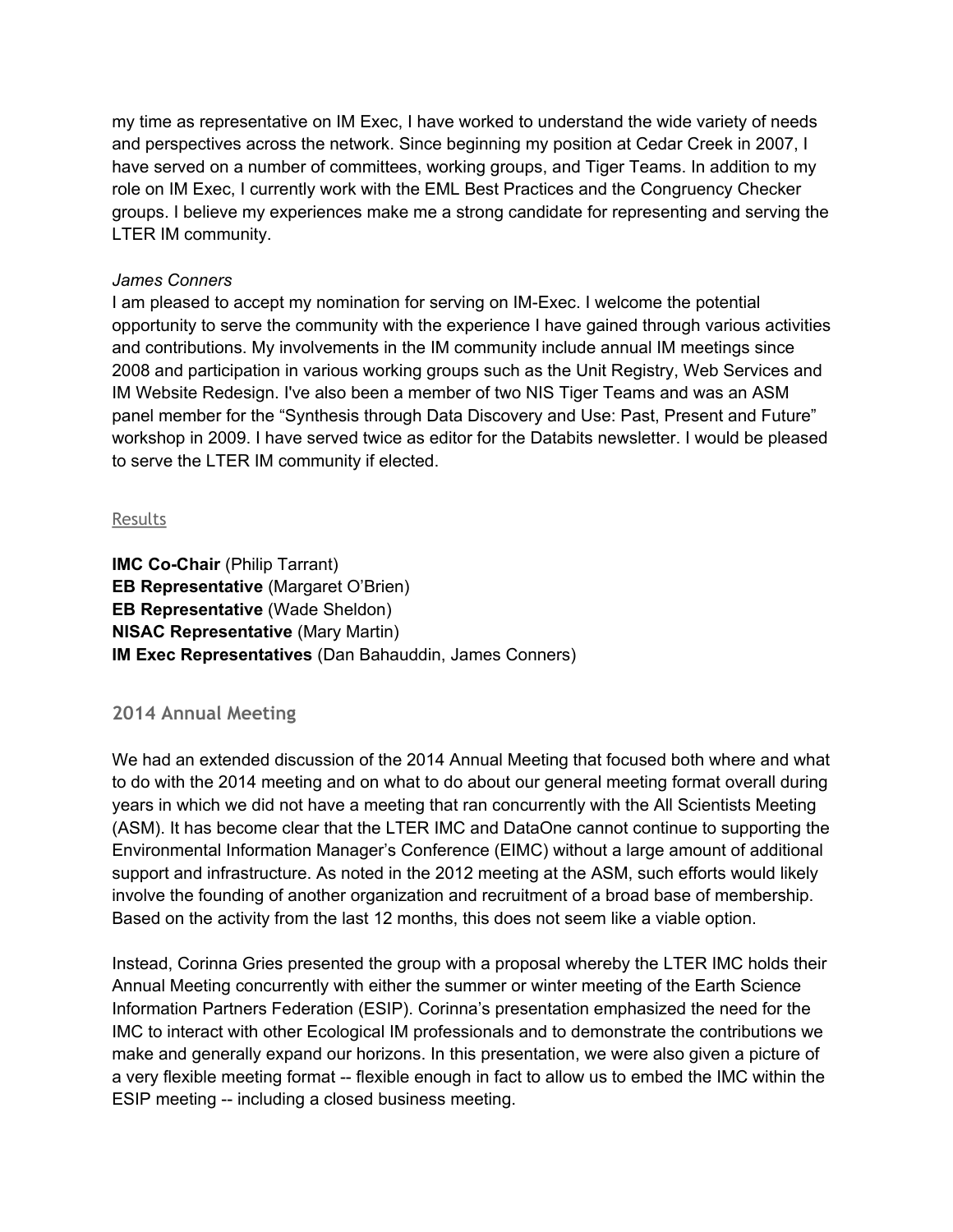Both during this discussion and afterwards, the IMC endorsed an effort to assess the feasibility of attending ESIP. However, both during the open discussion and at later times during the meeting, some IMC members expressed their concern over the possibility of having two out of three meetings embedded in other meetings. This group and others expressed their belief in the value of site-based, IMC only meetings as a means to help move LTER Information Management forward at both the site and Network level.

As planning for the 2014 meeting goes forward, the challenge will be to balance concerns about in-group with interaction and the advancement of internal goals with the need to reach out to the broader environmental information management community. Note that the ASM may be moved because of the LNO transition. maybe to 2016. Possibly, we could hold our 2015 meeting in DC.

# **Thursday Notes & Action Items**

# **Discussion with NSF Program Officer Saran Twombly**

We had a detailed discussion with Dr. Twombly regarding our recent activities. In addition, she had several questions and ideas to share with us. Finally, since the sound quality was poor, we had a good follow up discussion among ourselves after the call was completed, so that the group was clear on the content of the call. An outline of the overall dialog is below.

# A. Our recent activities included:

- Developing best practice and policy infrastructure for PASTA
- Finalizing tools that interact with PASTA
- Adding Data to PASTA 18 sites have data in this year (up from 1-2 in Feb)
- Reviewing datasets and editing them for PASTA to improve quality and repackage data into more usable forms.

#### B. News and Questions Dr. Twombly presented from the NSF

Dr. Twombly had already attended 4 of 6 site reviews The overall impression from the reviews was that IM systems were working well. However, one question that came up related to the fact that sites seem to be implementing new systems, rather than adopting something already in place. Dr. Twombly asked for help understanding the pros/cons of this choice, particularly why sites choose to not adopt a system already in place, perhaps in the form of a white paper. It could be an abstracted or more targeted version of the "centralized IM report"

After the call, the IMC developed the following proposed outline: based around the question of whether a single system is reasonable and if not, why?

1. consider: institutional differences and constraints,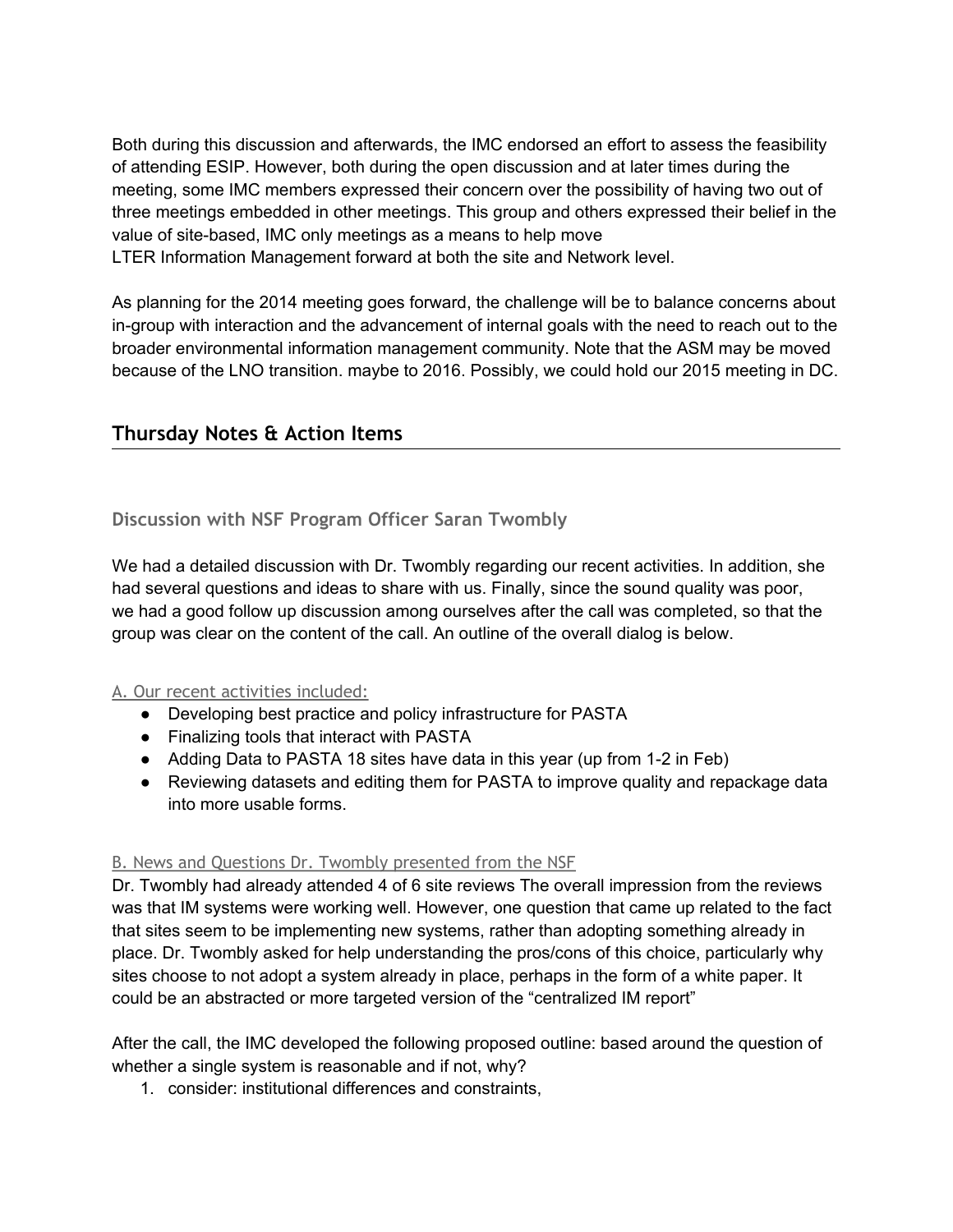- 2. frequently a site implements a new system at time of review, or when turnover. why do you choose not to adopt something from another site
- 3. when is it a good idea to spend \$\$ to re-develop, or innovate
- 4. cost of IM is not borne by LTER alone. almost always includes some institutional funds (to varying degrees). This partnership comes with other obligations for the system that results.
- 5. include pros/cons/risks of both standard/central system and home-grown system.
- 6. managing risk, and speed of implementation are often the primary drivers for choosing home-grown
- 7. writing code for broad (multi site) use is much more expensive and time consuming.

Process we will use:

- 1. write an abstract
- 2. vet in IMC
- 3. send to Dr. Twombly, confirm this what she wants 4. write paper

#### B. Questions we had for Dr. Twombly:

- 1. IMS review guidelines we plan revise the two current documents as internal LTER guidelines for our site IM systems. We understand that NSF may or may not share these with review teams. given this change, what advice do you have for site Info managers as they prepare for renewals and reviews?
- 2. There are many repositories accepting data, under various agreements, eg, requirements from journals, or from NSF directorates, and for specific scientific domains (genbank). Sometimes, these are not appropriate for PASTA. Does NSF have an opinion on how we should handle these situations,so that they can be linked effectively to LTER,even if not in PASTA? Genbank, ameriflux, usgs, lidar, nadp, czo, bco-dmo
- 3. Do you have an idea of how the 2014 RFP is going to handle our adoption of PASTA?
- 4. For a while, there were real concerns about LTER data availability. Have we addressed those concerns, and what additional work is needed?

Question 1: REVIEW GUIDELINES Dr. Twombly indicated that NSF would likely always refer to such guidelines and that they are useful for everyone, especially for outside reviewer. However, the docs should not be titled as if they are NSF approved and should be titled and treated as internal LTER documents.

In our post-call discussion we determined that the IMC will use the typical LTER process:

- 1. a working group will draft a revision (2) of the current docs
- 2. review by entire IMC
- 3. forward draft to EB for their approval
- 4. post at [http://im.lternet.edu/resources/im\\_requirements](http://im.lternet.edu/resources/im_requirements)

**Side note**: some of the pages and urls on the IM website should be retitled as well. Per Dr. Twombly, these are NOT "NSF Review Criteria", these are guidelines.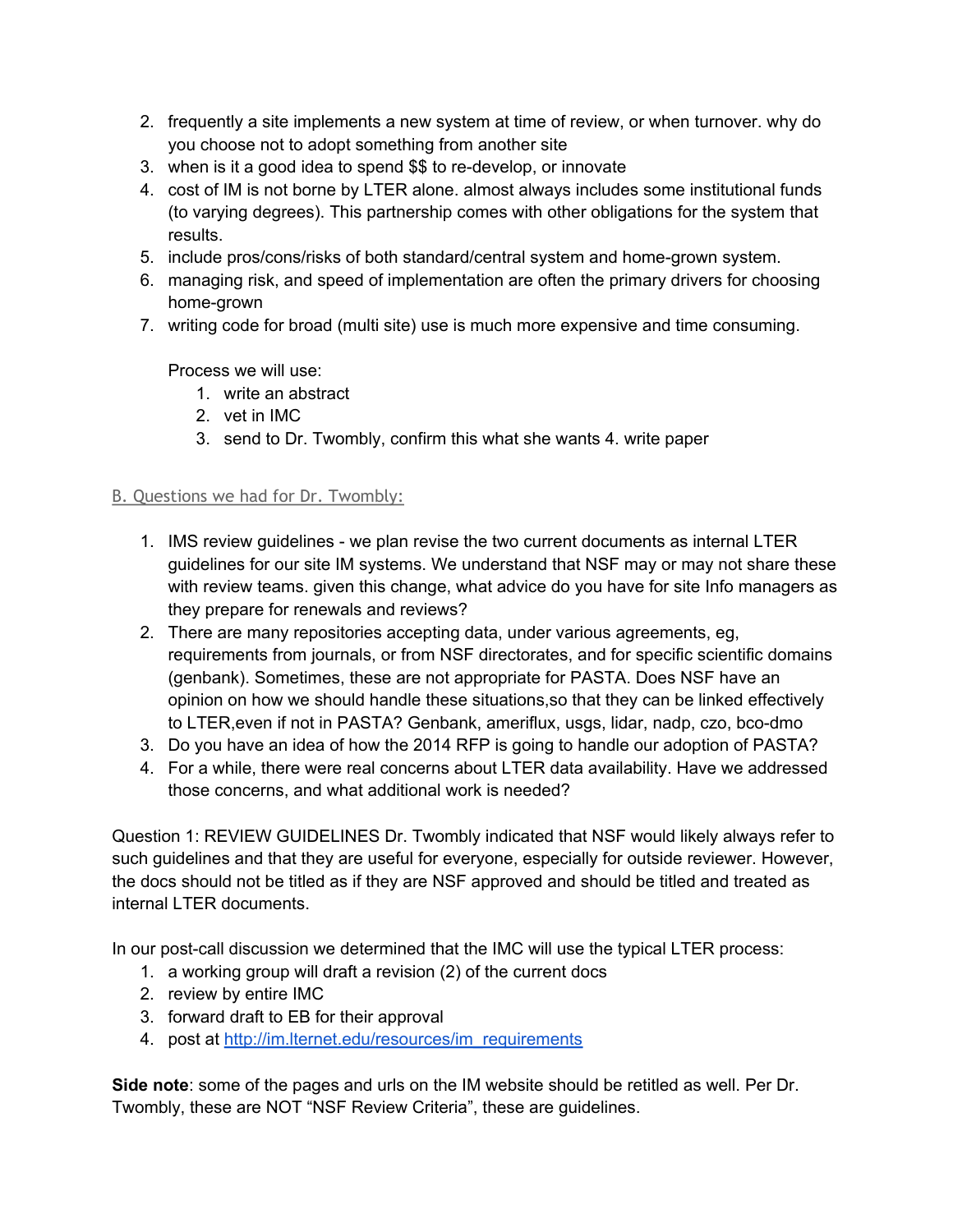Question 2: Site Renewal RFPs for 2014 and our concern that the data catalog is in a transition period. How is NSF regarding this transition, vis-a-vis site data-products, inventories and submissions?

Answer: The RFP will ask for a standard proposal section. (typically 5pp for LTER). If sites need to describe how their data submissions are going, do it there.

But: Dr. Twombly does want to know how much site data is in the LTER catalog. so if your site catalog lists 100 datasets, and there are 50 in pasta, you are 50% done.

Action Item for the whole IMC: Dr. Twombly would like to know how all sites are doing with population of the network catalog. Twice last year, she asked for a report, and twice we said that [what we knew then] was too preliminary to be shared.

After the call we decided that we need to come up with something we can share, ASAP. This is not the same as the reports that the metrics -wg is designing. Sites should self -report. Per paragraph above, we could generate a one- page report that can show proportions. This would be a distillation of each sites pasta -population -plan.

- A. site name
- B. num packages in pasta today
- C. num you plan to contribute

Sites will probably want to include a note, but ideally, these should be collected and summarized in 2-3 paragraphs.

We developed a proposed table as follows: columns 1 and 2 were prefilled from https:// portal.lternet.edu/nis/browse.jsp on Friday, 26 July, right after the IMC meeting

| Site       | Number in PASTA<br>as of 2013-07-26 | Total number<br>planned to<br>contribute | Porportion as of<br>2013-07-26 | Estimated<br>Completion date |
|------------|-------------------------------------|------------------------------------------|--------------------------------|------------------------------|
| <b>AND</b> | 7                                   |                                          |                                |                              |
| <b>ARC</b> | 314                                 |                                          |                                |                              |
| <b>BES</b> | $\mathbf 0$                         |                                          |                                |                              |
| <b>BNZ</b> | 179                                 |                                          |                                |                              |
| CAP        | 56                                  |                                          |                                |                              |
| CCE        | $\mathbf 0$                         |                                          |                                |                              |
| <b>CDR</b> | 228                                 |                                          |                                |                              |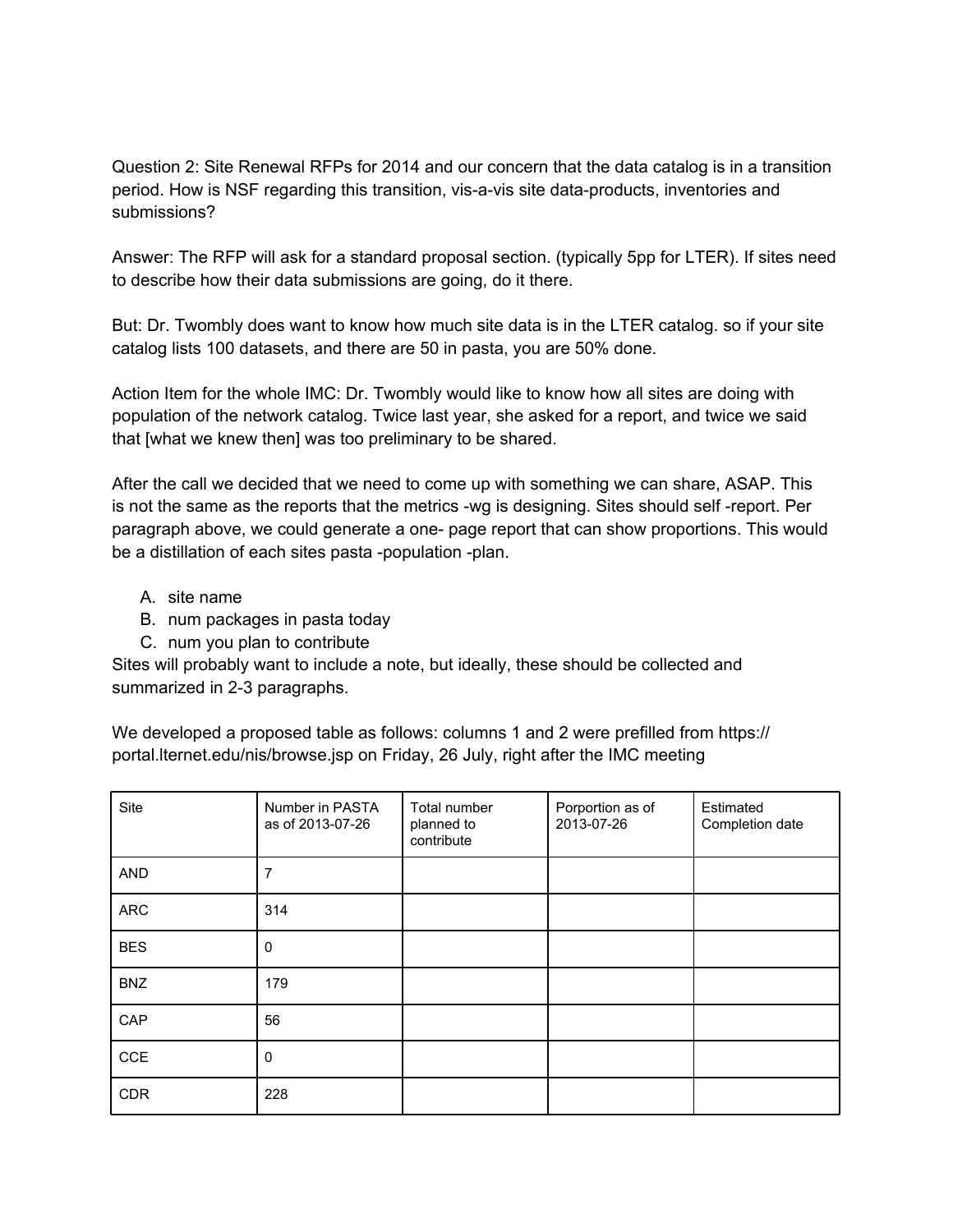| <b>CWT</b>     | $\mathbf{1}$            |     |     |            |
|----------------|-------------------------|-----|-----|------------|
| $\mathsf{FCE}$ | 116                     |     |     |            |
| $\sf GCE$      | $\mathsf 0$             |     |     |            |
| HBR            | $\mathsf{O}\xspace$     |     |     |            |
| <b>HFR</b>     | 130                     |     |     |            |
| <b>JRN</b>     | $\mathsf{O}\xspace$     |     |     |            |
| KBS            | 50                      |     |     |            |
| KNZ            | $70\,$                  |     |     |            |
| LUQ            | 89                      |     |     |            |
| <b>MCM</b>     | $177$                   |     |     |            |
| $MCR$          | 45                      |     |     |            |
| $\sf{NTL}$     | 190                     |     |     |            |
| <b>NWT</b>     | $10$                    |     |     |            |
| PAL            | $\mathsf{O}\xspace$     |     |     |            |
| $\sf PIE$      | $\pmb{0}$               |     |     |            |
| ${\tt SBC}$    | $\overline{\mathbf{4}}$ |     |     |            |
| SEV            | 26                      |     |     |            |
| $_{\rm SGS}$   | $\mathsf{O}\xspace$     | 148 | 2.7 | 2013-12-31 |
| ${\sf VCR}$    | $17\,$                  |     |     |            |

Question 3: Regarding the fact that there are many other repos accepting data under various agreements, (eg, from journals, NSF programs or scientific communities), and that there is LTER data in these, too. Ideally, it should be clear that data in these other catalogs are "LTER data" in addition to what we contribute our network catalog. Does NSF have an opinion on how we should handle these situations so these data can be effectively linked to LTER?

Answer: good question. we have no answer now, but NSF will think about it.

Question 4: Data availability concerns -- How are we doing? have we alleviated concerns? yes. we've alleviated a lot of the concerns. Remember though: Dr. Twombly would like to know for each site what percent of your suitable data is in PASTA.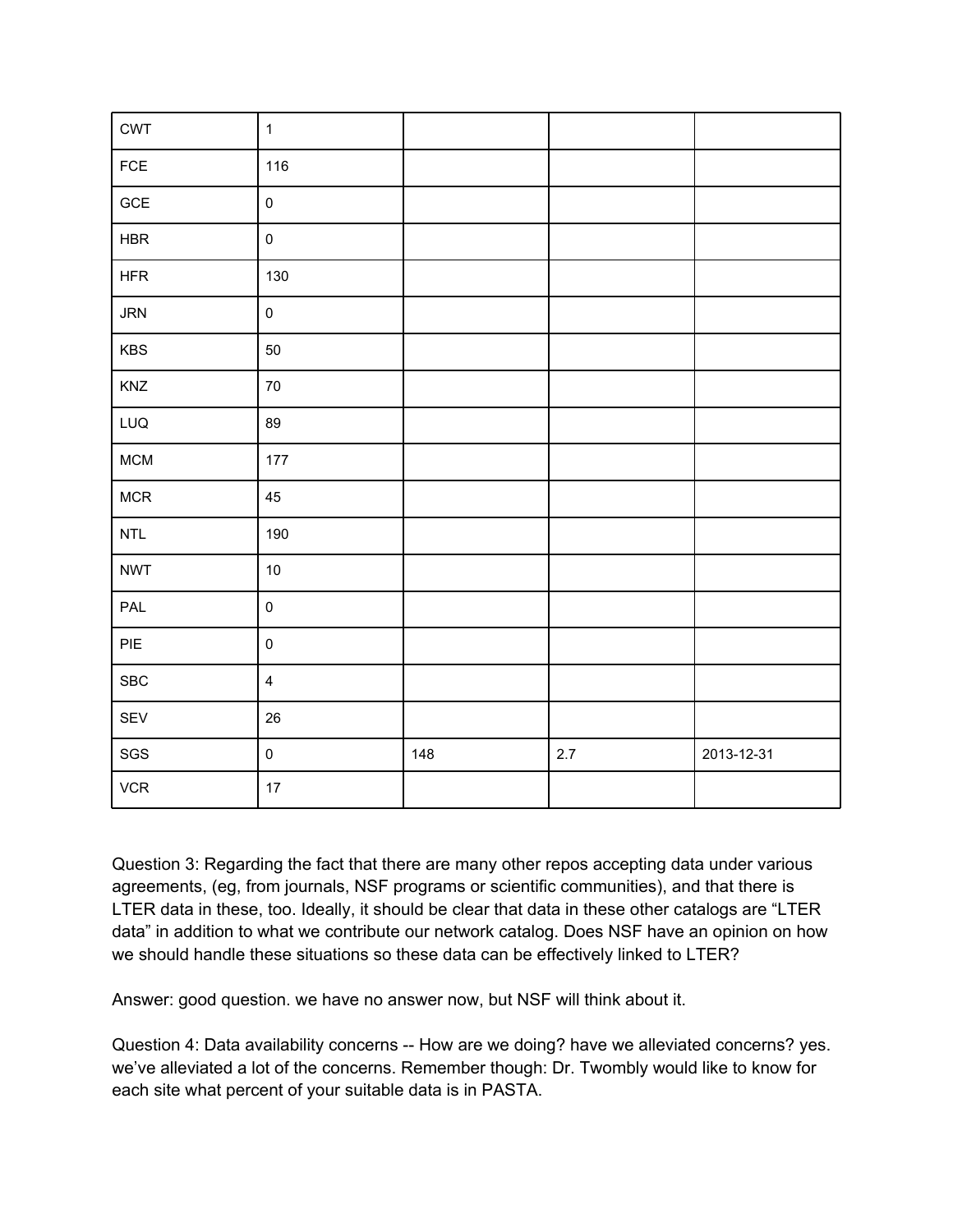# C. Other Items

*2014 Annual Meeting*- we told her we are going to propose that LTER join ESIP, and that the IMC would likelyold its 2014 annual meeting with ESIP.

Dr. Twombly agreed that was appropriate. Additionally, she encouraged us to write a proposal to NSF for a workshop in Washington. where we invite others, agencies, NSF program officers. This is probably an extra meeting for us, although it came up in the context of our regular meeting. In 2013, at IMExec,the discussion started with the idea of a small group of IMs going to NSF (also per Dr. Twombly). this seems larger. If a proposal is involved, the process is expected to take more than a year.

We will plan to go to ESIP for our next meeting (Boulder, July 2014) . A workshop at NSF would be outside of our regularly scheduled meetings.

In the post-meeting discussion, the IMC suggested that IMExec suggested outline the options, and request feedback and a time frame from Dr. Twombly for the workshop.

- A. mini-symposium
- B. other…

*LNO recompetition:* there is going to be a panel funded by NSF to look at alternative models for the LNO. she needs to know the consequences -- how we would be affected if

- A. the lno moved away from UNM
- B. there was no LNO at all.

The panel's job is to get recommendations to inform the RFP process. She specifically asked how our interaction with PASTA would be affected by changes in the lno structure. We asked about NSF commitment to pasta.

During the LNO visioning discussion, we asked about the future of PASTA. The response suggest, that in a perfect world, PASTA continues to develop and grow and Dr. Twombly noted that NSF has made a significant investment in PASTA. However, she could not indicate what NSF might decide. The panel will examine other options for network organization, eg, splitting up the network office functions, namely meeting organization and cyber infrastructure. she also mentioned site support (e.g., data curation). The panel needs to be done by Jan 2014. RFP earliest Jun 2014 plus 90 days = Sept 2014 \*\* IMC should be prepared to give input to the panel. Probably IMC leadership will be contacted.

In the post-meeting discussion we learned that LNO is proposing transition funds we should focus on the core needs for network facility, and the consequences (at site and network level) of those are not met. eg, personnel db. pasta, offsite backup, websites,

**Wrap-up**